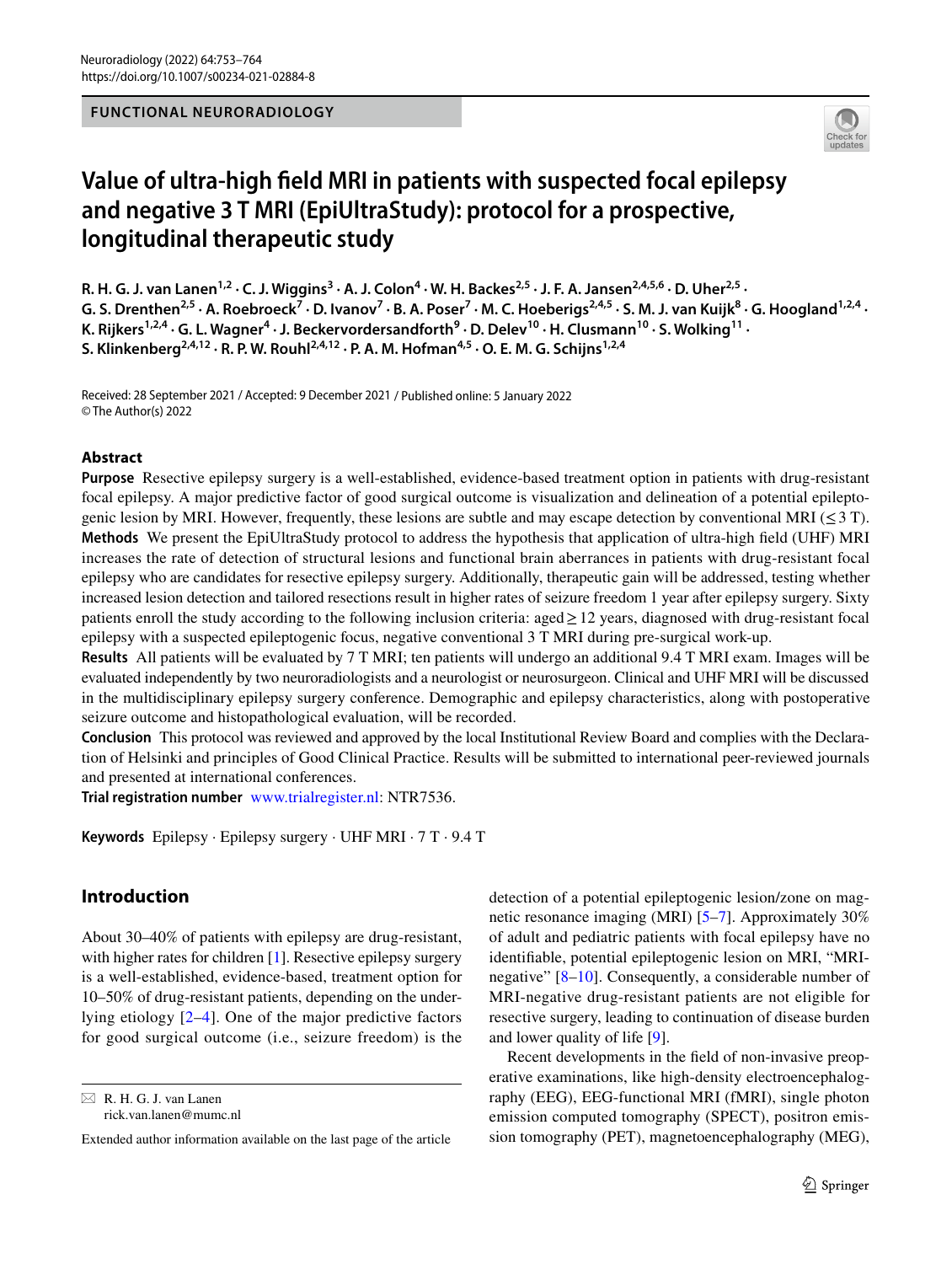and ultra-high feld (UHF) MRI, have improved localization of the epileptogenic zone, leading to surgical treatment in patients who previously were not considered candidates for epilepsy surgery [\[11](#page-9-4)[–13](#page-9-5)]. The detection rate of potential epileptogenic lesions on MRI is strongly dependent on technical factors, such as magnetic feld strength (in tesla, T), use of phased array head coils, and image (post)processing and analyses [\[9](#page-9-3), [14\]](#page-9-6). Currently, the clinical state-of-the-art imaging for lesion detection in epilepsy includes a 3-T MRI dedicated epilepsy protocol, reviewed by an experienced neuroradiologist in the feld of epilepsy(surgery) [[15\]](#page-9-7). However, even under these optimal circumstances, small structural abnormalities, like focal cortical dysplasias (FCD), can remain unidentifed at 3 T [\[16,](#page-9-8) [17\]](#page-9-9). FCDs are congenital malformations of cortical development characterized by aberrant migration and diferentiation of neuronal cells [[18,](#page-9-10) [19](#page-9-11)] and are a major cause of chronic epilepsy, especially in children [[20](#page-9-12)]. It has been reported that FCD is the most frequent lesion (45–51%) in epilepsy surgery candidates who are "MRI-negative" at  $3 T[17, 21]$  $3 T[17, 21]$  $3 T[17, 21]$  $3 T[17, 21]$ , and cannot be visualized in up to 40% of the cases [\[22](#page-9-14)].

We hypothesize that UHF MRI (7 T and 9.4 T) leads to improved detection and quantifcation of tiny structural and functional (sub)cortical abnormalities, due to a higher spatial resolution and contrast level beyond what is available at 3 T  $[23, 24]$  $[23, 24]$  $[23, 24]$  $[23, 24]$ . By applying 9.4 T, we hypothesize that there will be an additional diagnostic gain compared to 7 T MRI. Additionally, this increased lesion detection of UHF MRI, and additional voxel-based morphometry postprocessing techniques of the UHF images, will guide surgical decision-making, leading to a more personalized type of epilepsy surgery and improved postoperative seizure outcome, with a higher chance of becoming seizure free in potential candidates for epilepsy surgery.

The primary objectives of this study are (1) to estimate the detection rate of structural and functional brain lesions on 7 T and 9.4 T MRI in patients with drug-resistant 3 T MRI-negative focal epilepsy and (2) to assess whether this increased detection rate is associated with improved postoperative seizure outcome. In this paper, we present the study protocol according to Standard Protocol Items: Recommendations for Interventional Trials protocol guidelines [\[25](#page-9-17)].

# **Methods and analysis**

# **Study setting and population**

This is a multicenter prospective, longitudinal, therapeutic study assessing the value of UHF MRI for lesion detection and therapeutic impact of this improved lesion detection, in patients with a suspected focal cause of drug-resistant epilepsy and unrevealing clinical 3 T MRI, who are candidates for resective epilepsy surgery (Fig. [1](#page-1-0)).

The diagnosis of focal epilepsy and a suspected region of interest (ROI) as the focal epileptogenic zone is based on thorough examinations including medical history with seizure semiology, a video-EEG, neuropsychological examination, and 3 T MRI according to a dedicated epilepsy protocol [\[15,](#page-9-7) [26\]](#page-9-18), including morphometric analysis program (MAP18) postprocessing [\[27](#page-9-19), [28](#page-9-20)]. In selected cases, a PET scan and/or subtraction ictal SPECT co-registered to MRI (SISCOM) and/or EEG triggered fMRI and/or MEG are performed. In a subset of these patients, with discordant results from non-invasive examinations, intracranial EEG recordings by implanted surface or intracerebral depth electrodes are necessary. Subsequently, a multidisciplinary team, consisting of neurosurgeons, neurologists, clinical neurophysiologists, neuropsychologists, and neuroradiologists, assesses eligibility for epilepsy surgery. All clinical 3 T MRI scans are reviewed by a radiologist specialized in epilepsy imaging, and are considered "negative" only after review of the



<span id="page-1-0"></span>**Fig. 1** Study participants' timeline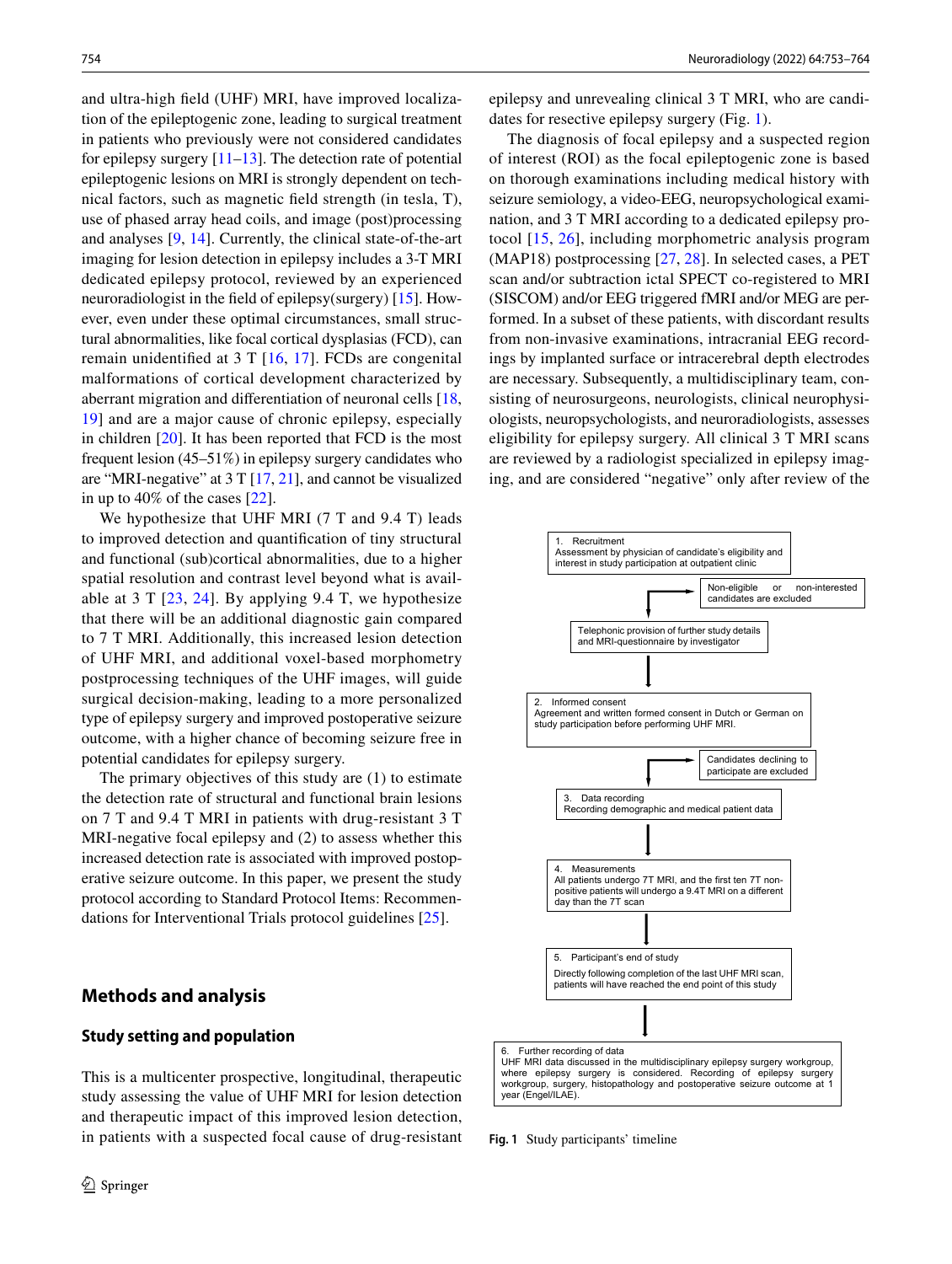scan in the multidisciplinary team, where the 3 T scan and other non-invasive examination are considered.

# **Inclusion and exclusion criteria**

For the present study, we include pediatric patients (children, aged 12–17 years) and adults (aged 18 and above), with drug-resistant focal epilepsy (ongoing seizures despite at least two adequate and well-tolerated anti-epileptic drugs trials [\[29](#page-9-21)]), who are under evaluation for resective epilepsy surgery. All patients have had a clinical 3 T MRI without an identifed explanatory epileptogenic lesion. Exclusion criteria are intellectual disability  $(IQ < 70)$ , incapacity to sign informed consent, pregnancy, and criteria specifc for UHF MRI (see Table [1](#page-2-0)).

# **MRI‑protocol**

MRI acquisition will be performed at Scannexus BV, a specialized UHF MRI research facility, using an actively shielded Siemens Magnetom "classic" 7 T with whole-body gradients and 32-channel NOVA head coil, and a Siemens Magnetom 9.4 T with head-gradient set and 31-channel receive/16-channel parallel RF transmit head coil.

Development of a clinically applicable 7 T and 9.4 T MRI scan protocol for detection of structural abnormalities is part

<span id="page-2-0"></span>

| <b>Table 1</b> Overview of inclusion and exclusion criteria |
|-------------------------------------------------------------|
|-------------------------------------------------------------|

| Inclusion criteria                                                                |  |  |  |  |
|-----------------------------------------------------------------------------------|--|--|--|--|
| $Age \ge 12$ years                                                                |  |  |  |  |
| Drug-resistant focal epilepsy                                                     |  |  |  |  |
| Work-up for epilepsy surgery                                                      |  |  |  |  |
| Clear suspicion on the focal onset of the epilepsy                                |  |  |  |  |
| Absent explanatory abnormalities on conventional 3 T MRI                          |  |  |  |  |
| Informed consent signed                                                           |  |  |  |  |
| Exclusion criteria                                                                |  |  |  |  |
| Incapacitated to sign informed consent                                            |  |  |  |  |
| Patients and/or legal representative have an intellectual disability<br>(IO < 70) |  |  |  |  |
| Pregnancy                                                                         |  |  |  |  |
| MRI-exclusion criteria:                                                           |  |  |  |  |
| Claustrophobia                                                                    |  |  |  |  |
| Pacemaker, neurostimulor, insulin pump or other pump                              |  |  |  |  |
| Aneurysm clips in cerebro not safe at 7 or 9.4 T MRI                              |  |  |  |  |
| Metal particles in the head (incl. eye)                                           |  |  |  |  |
| Hearing prostheses (not all types)                                                |  |  |  |  |
| Tattoos above the diaphragm                                                       |  |  |  |  |
| Other body implants not proven safe at 7 or 9.4 T MRI                             |  |  |  |  |
| Relative contra-indications depending on place and kind                           |  |  |  |  |
| Artificial heart valves                                                           |  |  |  |  |
| Joint prostheses                                                                  |  |  |  |  |
| Obesity making MRI-scanning impossible due to size                                |  |  |  |  |

of this study. We created a format for a proposed UHF scan protocol (see Table [2\)](#page-2-1). All sequences will acquire images of the whole brain. This scan protocol allows for the use of normative control data, acquired by Haast et al. [[30\]](#page-9-22). Two dielectric  $CaTiO<sub>3</sub>$  pads with demineralized water are used to improve the inhomogeneous MRI signal in the temporal lobes. As a preparation, we scanned some controls at 7 T to assess image quality (see Figs. [2](#page-3-0) and [3](#page-3-1)).

#### **Intervention and evaluation protocol**

Patients are included after obtaining written informed consent; subsequently, MRI will be performed. In a frst run, both 3 T and UHF images will be independently evaluated by two neuroradiologists experienced in epilepsy-imaging, and a neurosurgeon or neurologist specialized in epilepsy surgery, without prior knowledge of previously obtained non-invasive examinations and the potential epileptogenic zone  $(=$ ROI). In a second run, first the 3 T, subsequently, the UHF MRI scans will be evaluated with prior knowledge of the ROI by the same investigators. The images will be reviewed for image quality and potential epileptogenic lesions using a structured UHF MRI scoring form, allowing objective comparison between observers and scans. Lesion size/volume, number, lateralization, localization, shape, and signal intensity detected on the diferent sequences are marked. The mesiotemporal structures (hippocampus, amygdala) are evaluated for abnormalities and asymmetries in volume and signal intensity. Evaluation for FCDs is done by screening for features of blurring cortical-subcortical junction/cortical thickening/transmantle

<span id="page-2-1"></span>**Table 2** Proposed UHF MRI scan protocol, consisting of 3D T1-MP2RAGE (magnetization prepared two rapid gradient echoes), 3D SPACE FLAIR (fuid-attenuated inversion recovery), 2D T2-SPACE, 2D dual-echo GRE (spoiled-gradient echo), 3D GRE ASPIRE, BOLD (blood-oxygen-level-dependent) resting-stage functional MRI, DTI (difusion tensor imaging), ASL FAIR (arterial spin labeling fow-sensitive alternating inversion recovery), and total acquisition time  $\pm$  70 min

|                             | Type               | Sequence             | Aimed voxel size (mm)          |
|-----------------------------|--------------------|----------------------|--------------------------------|
|                             | Localizer          |                      | $1.1 \times 1.0 \times 3.0$    |
|                             | B <sub>0</sub> map |                      | $2.9 \times 2.9 \times 4.0$    |
|                             | B1 map             |                      | $3.9 \times 3.9 \times 5.0$    |
| 1                           | Structural         | 3D T1-MP2RAGE        | $0.7 \times 0.7 \times 0.7$    |
| $\mathcal{D}_{\mathcal{L}}$ |                    | 3D FLAIR             | $0.8 \times 0.8 \times 0.8$    |
| 3                           |                    | 2D T2-SPACE          | $0.6 \times 0.6 \times 2.0$    |
| 4                           |                    | 2D dual-echo GRE     | $0.3 \times 0.3 \times 2.0$    |
| 5                           |                    | <b>3D GRE ASPIRE</b> | $0.7 \times 0.7 \times 0.7$    |
| 6                           | Functional BOLD    | <b>BOLD</b> rs-fMRI  | $1.4 \times 1.4 \times 1.4$    |
|                             | Diffusion          | DTI                  | $1.05 \times 1.05 \times 1.05$ |
| 8                           | Functional ASL     | <b>ASL FAIR</b>      | $2.8 \times 2.8 \times 2.8$    |
|                             |                    |                      |                                |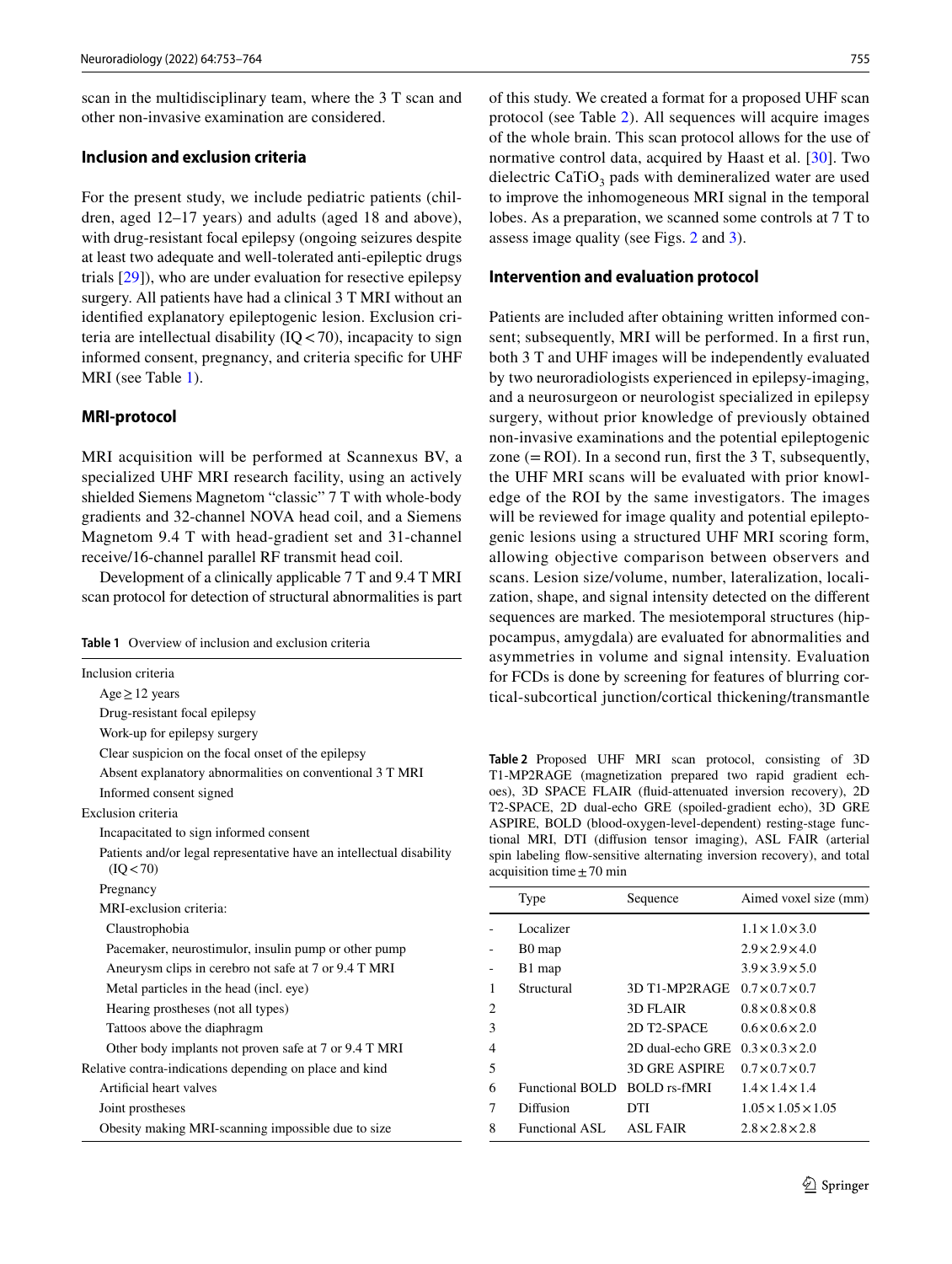

**Fig. 2** 7 T 3D T1-MP2RAGE axial image of a test subject's cerebrum with an isotropic voxel size of 0.7 mm. The di-electric pads can be seen on both sides

<span id="page-3-1"></span><span id="page-3-0"></span>

**Fig. 3** 7 T 2D dual-echo GRE (T2\*) axial image of a test subject's cerebrum with a voxel size of  $0.3 \times 0.3 \times 2.0$  mm

sign/hyperintensity of grey and white matter/abnormal gyral-sulcal pattern/segmental or lobar hypoplasia/hypoplasia with loss of regional white matter volume. Additionally, we evaluate features of an intracortical black line as a possible marker of a FCD and magnetic susceptibility effects due to tissue irregularities  $[31]$  $[31]$ . Additionally, susceptibility efects are used to detect the presence of abnormal vasculature adjacent to areas of cortical dysplasia or polymicrogyria [[32](#page-9-24)]. A difusion sequence (by acquiring difusion tensor imaging, DTI) is frstly performed to aid the detection of intra-cortical radial and tangential diffusion abnormalities, suggestive for FCD types 1a and 1b, and secondly to detect a diference in intra-cortical radial and tangential difusion between FCD types 1a and 1b. Using post-processing, additional FA and ADC maps will be generated. Abnormalities in blood-oxygenation level fuctuations are detected using resting-state fMRI and arterial spin labeling (ASL). Furthermore, we will make use of voxel-based morphometry (VBM) structural post-processing technique. The aim of this technique is to quantitatively analyze morphology and signal intensity on both 3 T and UHF scans by using algorithms for automated FCD detection as qualitative visual inspection of the MRI will fail to detect tiny aberrances [\[33\]](#page-9-25).

Results of the UHF MRI scans will be presented and discussed in a monthly multidisciplinary epilepsy surgery conference. We will evaluate the association between the presence and absence of an abnormal fnding, with information of other non-invasive examinations. Additionally, we will assess the potential improvement in detection rate after adding prior knowledge of the ROI to the results of reviewing, by comparing the frst with the second run, along with intra-observer and inter-observer variability.

After obtaining UHF MRI results, patients can undergo either (1) resective epilepsy surgery, (2) implantation of intracerebral depth electrodes for intracranial EEG recordings (S-EEG), (3) S-EEG guided radiofrequency thermo coagulation (RFTC), or (4) proceed to palliative treatment options (e.g., vagus nerve stimulation). Surgical resection is the first choice due to its efficacy and will be performed when possible, with regard to lesion location, extent, and expected lesion etiology. Depth electrode implantation will be used when additional information on the possible epileptogenic zone is required. S-EEG RFTC will be performed when resective surgery is not recommended, for example, in case of deep-seated periventricular heterotopias. Palliative treatment options are explored when other curative treatments are excluded. Samples of surgically treated patients will be examined by routine histopathological analysis and classifed according to ILAE guidelines [[20](#page-9-12)]. In case of resective epilepsy surgery, UHF MRI–based diagnosis will be compared to histopathological diagnosis. Postoperative seizure outcome following ILAE and Engel classifcation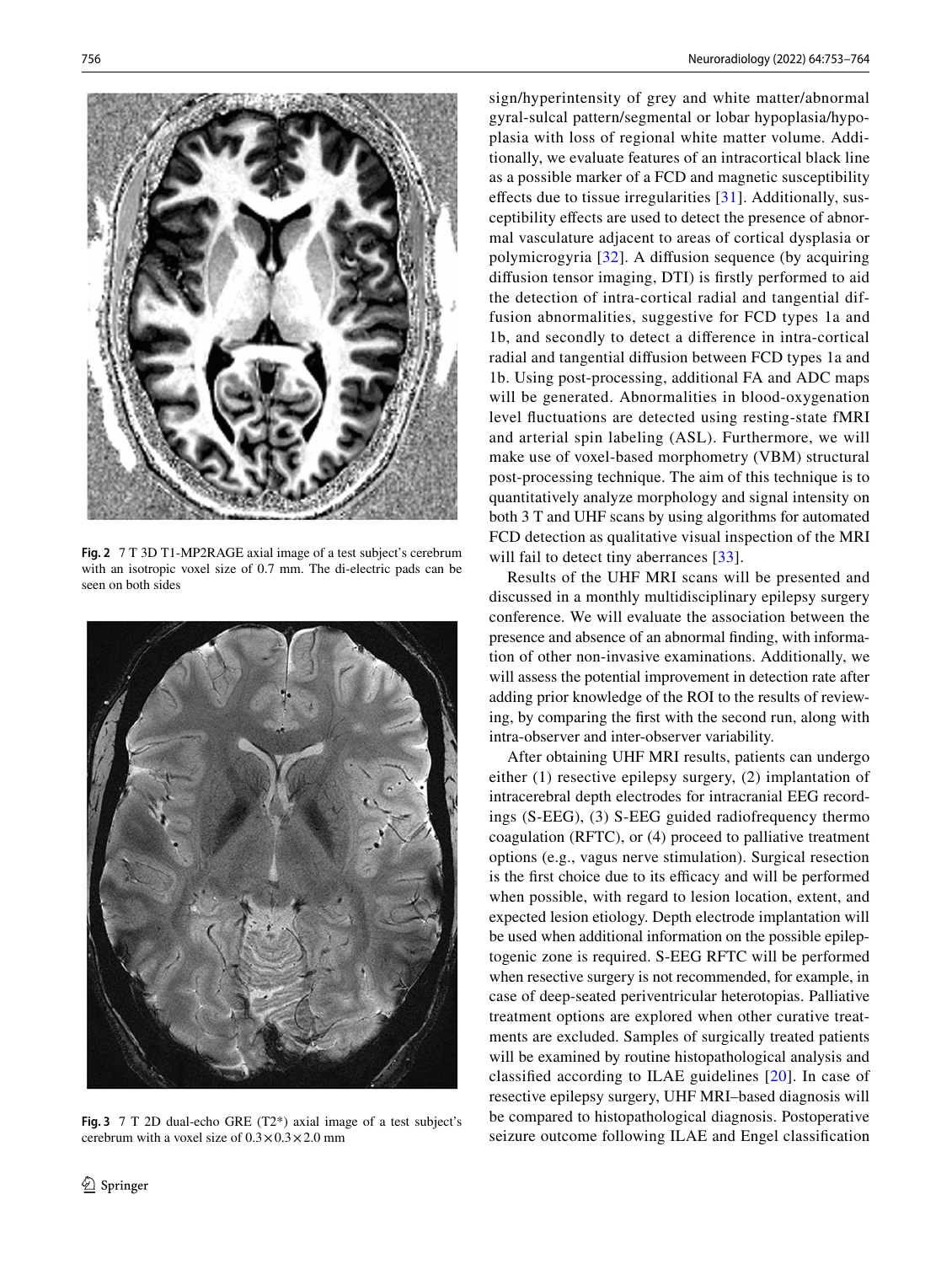[\[34](#page-9-26)] will be assessed by the treating neurologist as standard care minimally 1 year after surgery.

#### **Outcome parameters**

The primary outcome parameter of this study is the number of patients with detected "epileptogenic" structural and functional brain abnormalities on 7 T and 9.4 T UHF neuroimaging, the so-called "diagnostic gain" in patients with 3 T MRI-negative drug-resistant focal epilepsy. The second primary outcome parameter is postoperative seizure outcome (ILAE/Engel class at 12 months) in operated UHF MRI-positive versus MRI-negative patients "i.e., therapeutic gain."

As secondary outcome parameters, detection rate of UHF resting-state fMRI for cortical abnormalities in spontaneous blood oxygenation level-dependent (BOLD) signal fuctuations as a marker of an epileptogenic lesion, concordance of UHF MRI imaging with histopathological diagnosis of surgical specimen, intra- and inter-observer agreement for UHF MRI evaluation, and association between ROIs in the non- or semi-invasive work-up modalities and UHF MRI data will be assessed.

#### **Recruitment capacity, consent, and timeline**

Recruitment of eligible study participants will take place at (1) both locations of the Academic Center for Epileptology (ACE) Kempenhaeghe/Maastricht University Medical Center+(MUMC+), Heeze/Maastricht, The Netherlands, and (2) the RWTH Aachen University Hospital, Section of Epileptology and Department of Neurosurgery Aachen, Germany. Based on feasibility and number of patients, we expect 30 patients from Kempenhaeghe/MUMC+, among which eight children 12 to 18 years, to qualify for this study annually. Recruitment from Aachen is expected to be 10 patients annually. Taking into account, a probable informed consent rate of 75% results in an annual inclusion of 30 patients.

The study participants' timeline is outlined below; an overview is also given in Fig. [1.](#page-1-0)

# 1. Recruitment

All patients  $\geq$  12 years discussed in the epilepsy surgery workgroup will be analyzed for study eligibility. The treating physician will inform the patient about the main study characteristics, asked whether they, and in case of children the legal representative, is interested in more information and agrees to be contacted by phone by the investigator. Upon approval, the patient information letter (PIF) and informed consent form will be provided to the subjects. A minimum refection time of 1 week is taken into account. Participants can contact the local investigator digitally. If no reply is received within 3 weeks, the investigator will contact the patient by phone. Patients will be informed that they can decide to end their participation at any time.

2. Informed consent

Before performing the UHF MRI scan, a Dutch or German informed consent agreement form will be signed in duplicate for Dutch or German participants, respectively.

3. Data recording

Following informed consent agreement, patient data will be recorded from digital patient fles. Digital patient fles encompass the electronic patient dossier (EPD) at the ACE MUMC+, ACE Kempenhaeghe, and RWTH Aachen University Hospital, containing the patient fles from the multidisciplinary epilepsy surgery workgroup. MRI risk questionnaires will be flled out by patients and controlled by the MRI technician before performing MRI.

4. Measurements

All patients will undergo 7 T MRI, and the frst ten 7 T MRI-negative patients will undergo 9.4 T MRI on a diferent day than the 7 T scan, as described in the intervention protocol section.

5. End of study for the participant

Directly following completion of the last UHF MRI scan, patients will have reached the end point of this study.

6. Further recording of information

Data obtained by UHF MRI (part 4. Measurements) will be discussed in the multidisciplinary epilepsy surgery workgroup and, when consensus is reached about possible epileptogenicity of a novel lesion, stereo-EEG, respective, or minimally invasive surgery will be considered.

Results from the epilepsy surgery workgroup, surgery, histopathology, and postoperative seizure outcome at 1 year will be recorded from digital patient fles. If patients do not undergo epilepsy surgery, conclusions, and recommendations from the workgroup, next to possible other treatment suggestions and seizure follow-up will be recorded.

# **Sample size**

The primary study outcome is the lesion detection rate of UHF MRI. This outcome will be estimated without formal null-hypothesis testing. We previously conducted a study in which we included 19 adult patients where MEG directed to an epileptogenic lesion [[35](#page-9-27)]. All patients were 3 T negative; on 7 T, six patients showed possible epileptogenic lesions. However, as there is no similar research based on other examination modalities (SPECT,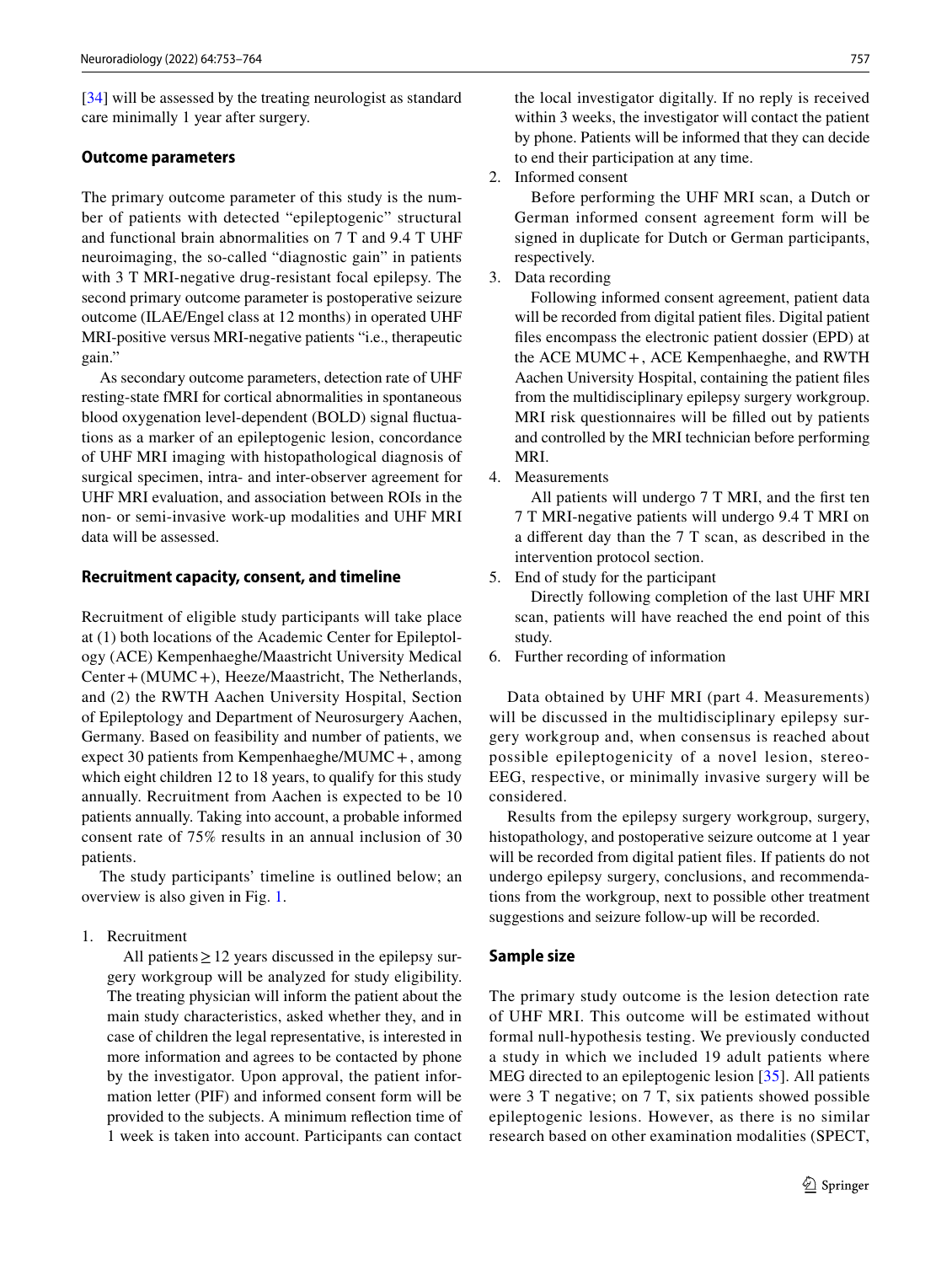PET, etc.) available for UHF MRI imaging, no data to perform a sample size calculation is available [[23](#page-9-15), [24\]](#page-9-16). Therefore, we take a pragmatic approach to the determination of sample size. Rules of thumb for linear regression analysis state that at least 10 observations are needed for each variable that is entered in the regression model. In addition to univariate analysis, we aim to perform multivariable analysis in which we will correct for up to five potential confounding variables. Hence, we will need to include at least 60 patients for this study. With a sample of this size, the margin of error (i.e., half-width of the 95% confidence interval) of the detection rate will likely be below 0.20.

# **Data processing**

**Procedures** This study complies with the Declaration of Helsinki and will be conducted in accordance with the principles of Good Clinical Practice (GCP). Standardized processing fles for obtaining informed consent, measurement procedures, reporting (serious) adverse events (AEs), and recording patient and measurement data parameters in electronic case report fle (eCRF) are available. Investigators obtaining patient informed consent, conducting UHF MRI scans, and recording eCRF data will have received specifc training beforehand.

**Data management** Patients' demographic and clinical data are recorded in an eCRF at a secure encrypted database (Castor Electronic Data Capture), which enables an audit trail and is GCP certifed. Reconstructed MRI data of all patients will be stored in the Radiology Research Server of ACE MUMC+, and outcome is recorded anonymized in the eCRF. After verifcation of recorded data to source data by one of the executive investigators, recorded data in the eCRF by Castor EDC will be exported to an SPSS fle for further statistical analysis.

Patients will be assigned a numeric sequential study number to identify all clinical data, documented in a separate screening database held on a secure computer at the including study site. Source data, code encrypting document, and coded data in the study database are locked and only accessible to the principal and executive researchers and monitors. In each patient fle, we will note coded information under which results are traceable, ensuring that the epilepsy surgery workgroup can have access to all possible useful information. Additionally, the "Inspectie Gezondheidszorg en Jeugd" (healthcare and youth inspection) will be provided with the possibility to review research data whenever this is required. On completion of the study, the study database will be locked and data are securely archived for 15 years in accordance with local policy.

# **Safety**

The clinical trial sponsor  $(MUMC+)$  and principal investigators (OEMGS and AJC) have overall responsibility for the execution of this study including safety. Individual investigators will be responsible for reporting AEs and serious AEs (SAEs) to the principal investigators. SAEs are defned as AEs resulting in death, life-threatening events, prolonged hospital stays, or signifcant disability. Up till now, there are no reported (S)AEs associated with the clinical use of UHF MRI in literature. UHF MRI is, with regard to safety, highly comparable to standard MRI scanning at 3 T for clinical health care when safety precautions are taken into account [[36,](#page-10-0) [37\]](#page-10-1). The MRI safety relevant inclusion/exclusion criteria for 7 T and 9.4 T are set by the local Safety Review Board (SRB), which acts as an expert advisory panel on behalf of the local Medical Ethical Committee/Institutional Review Board (IRB). The MRI-questionnaire determines whether a patient is eligible and safe to undergo the scan.

Claustrophobia can be a possible concern of UHF MRI, due to a longer magnet bore. However, this is accounted for by excluding patients with known claustrophobia. Also, all subjects already underwent a clinical 3 T MRI scan; any occurrence of adverse events during this scan would lead to exclusion of the subject. One important frequently reported side-effect at UHF is vertigo when moving in/out the bore, in some cases resulting in nausea or small involuntary eye motion, i.e., nystagmus [[38\]](#page-10-2). However, this poses no health threat to patients [[36](#page-10-0)]. In case patients experience uncontrollable nausea, scanning will be stopped immediately. All events or complaints from signing informed consent until 1 day after completion of the UHF MRI scan will be considered an adverse event, and are reviewed by the principal investigator to decide if there is a causal link and, when applicable, appropriate action will be undertaken. Follow-up in patients will continue until minimally 1 year after epilepsy surgery. Due to the nature of the investigated pathology (epilepsy), seizures and subsequent sequelae between completion of the UHF MRI scan and 1-year follow-up will not be considered an adverse event related to study procedures. SAEs will be reported through the web portal to ToetsingOnline to the IRB (METC azM/UM). Liability and subject study-related insurance are provided.

#### **Statistical analysis**

Baseline characteristics of the cohort will be described in detail as mean and standard deviation or median and interquartile range for continuous variables (depending on their normality of distribution) and as count and percentage for categorical variables. Missing values are unlikely to occur, but in case of incomplete MRI data, we will use stochastic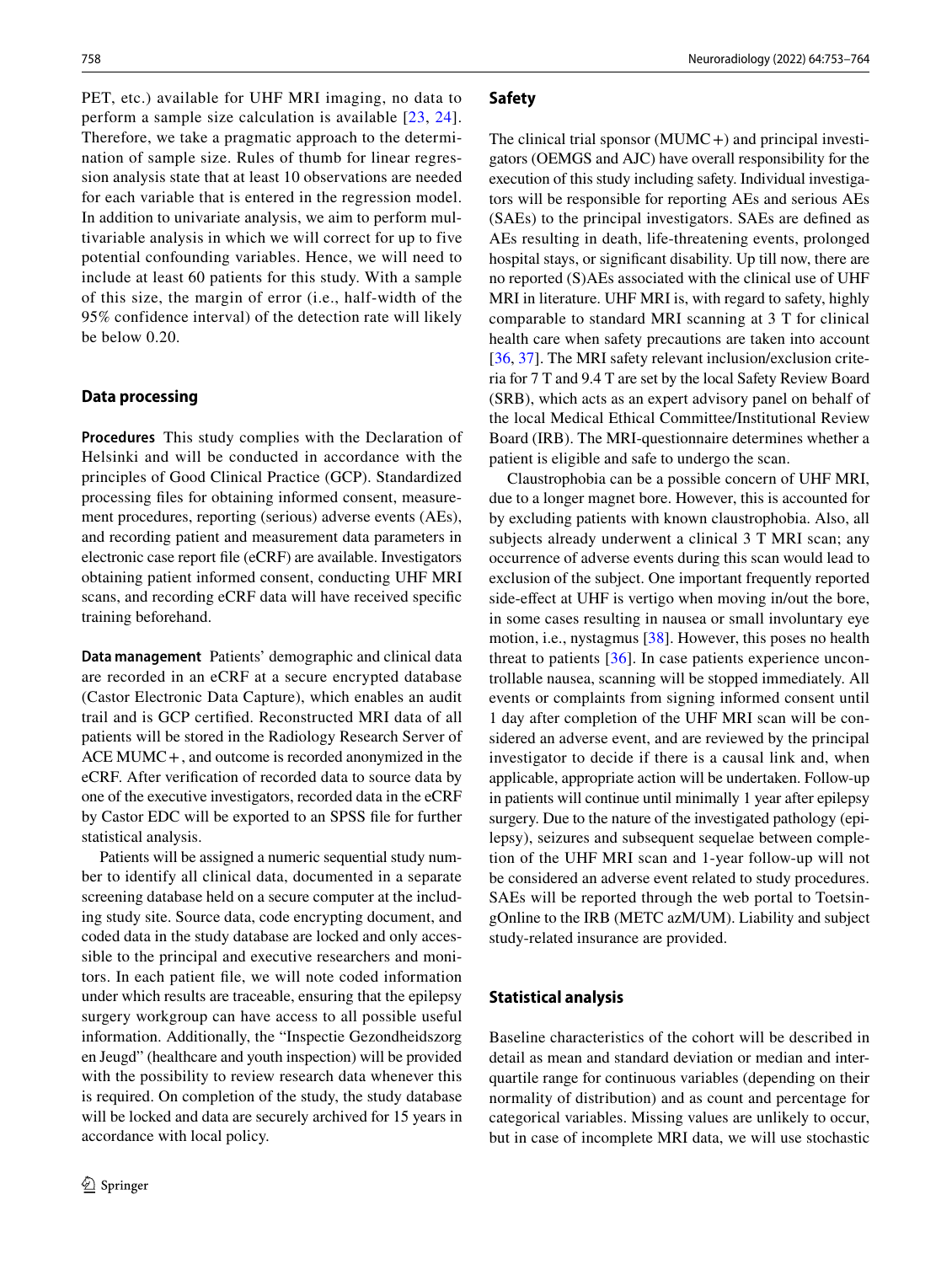regression imputation to facilitate the inclusion of all study participants in the analyses.

UHF MRI data, such as characteristics of and, if applicable, localization of abnormalities, will be summarized using descriptive statistics. Primary outcomes diagnostic and therapeutic gain will be expressed as point estimates with 95% confdence intervals. Explorative analysis is used for quantitative MRI measurements (difusion, fMRI, ASL). Radiological assessment will be done independently, in case of diferent results consensus will be sought. Intra-observer and inter-observer agreement in assessing MRI images will be quantified using Cohen's kappa for categorical MRI parameters, and intra-class correlation coefficient (ICC) for continuous MRI parameters. Associations between qualitative fndings and histopathological abnormalities will be computed using Spearman rank correlation, point bi-serial correlation, or Fisher's Exact test, depending on the distribution of the fndings.

We will assess the association between demographic, clinical parameters, and outcome measures by using univariable and multivariable regression analysis. A *p*-value  $of < 0.05$  will be considered statistically significant. Statistical analysis will be performed using IBM SPSS software version 25 or higher.

#### **Monitoring and auditing**

This study was classifed as intermediate risk by the local data monitoring committee (Clinical Trial Center Maastricht (CTCM)). Monitoring visits by the CTCM include a review of consent and study procedures according to study protocols, source data and audit trail verifcation, and the review of (serious) AE reporting. Monitoring is independent and performed at least once a year and can be unannounced. Monitor evaluations are reported to the local IRB.

# **Ethics and dissemination**

This research protocol has been approved by the local IRB (Medisch-ethische toetsingscommissie academisch ziekenhuis Maastricht/Maastricht University (METC azM/ UM)) and has been assigned the following protocol ID: NL66929.068.18. Approval of the IRB of Kempenhaeghe Epilepsy Center (ID METC KH 19.14) and the RWTH Aachen University medical faculty was gained (CTC-A 20–302). This study has also been registered at the Netherlands National Trial Register (ID: NTR7536), which is acknowledged by the WHO and International Committee of Medical Journal Editors (ICMJE). Results will be recorded using audit trails to increase reproducibility. Study protocol and results will be submitted to peer-reviewed journals and presented at international conferences.

# **Discussion**

Patients with drug-resistant focal epilepsy, who are MRInegative, are less likely to be considered candidates for surgery compared to MRI-positive patients and have less satisfactory seizure outcome after surgery [[17](#page-9-9), [39\]](#page-10-3). MRInegative patients who do undergo surgery frequently have distinct epileptogenic lesions identifed post-surgery via histopathological investigations or retrospective examination of the images [[40,](#page-10-4) [41](#page-10-5)]. Therefore, it seems justifed to conclude that improving detection rate for epileptogenic lesions improves postoperative seizure outcome.

#### **Diagnostic value**

The added diagnostic value of UHF, compared to lower feld strengths, has been demonstrated for distinct pathologies, such as vascular malformations [[42\]](#page-10-6), hippocampal sclerosis [[43](#page-10-7)], brain tumors [[44](#page-10-8)], and degenerative brain diseases [[45](#page-10-9)]. Over the last years, some studies demonstrating the diagnostic gain of 7 T MRI over clinical 1.5 T or 3 T MRI in patients with drug-resistant focal epilepsy have been published [[23](#page-9-15), [24,](#page-9-16) [46–](#page-10-10)[48\]](#page-10-11). We recently published a systematic review discussing UHF MRI in human epilepsy [[49](#page-10-12)].

UHF MRI offers a higher signal/contrast-to-noise ratio, enabling higher spatial resolution with better depiction of micro-anatomical structures, therefore improving detection rate of epileptogenic lesions [[50](#page-10-13)]. Studies comparing diagnostic yield of 3 T versus 1.5 T MRI in patients with focal epilepsy have shown this [[9,](#page-9-3) [51](#page-10-14)]. An additional factor contributing to the diagnostic gain might derive from the use of a dedicated protocol. Interestingly, very recently, a 7-T epilepsy task force published a consensus paper with recommendations on the use of 7 T in clinical practice, based on multicenter and multinational experience with 7 T [[52\]](#page-10-15). The proposed scan protocol for this study includes the considered "minimum scan requirements" and recommendations of this task force, with the addition of what we consider promising sequences, also based on fndings of our systematic literature review [\[15,](#page-9-7) [49,](#page-10-12) [52](#page-10-15)]. Due to the high spatial resolution and sensitivity to the magnetic susceptibility properties of tissues, GRE (T2\*) imaging allows better evaluation of the different components of the cortex [\[52\]](#page-10-15). Furthermore, GRE contrast increases with increasing magnetic feld, hence the particular interest of its value in this study. FLAIR imaging, emphasizing signal changes of the cortex and along the cortical-white matter interface, and at 7 T might uncover even slight signal hyperintensities not otherwise visible [[49,](#page-10-12) [52](#page-10-15)]. Several MRI features characterize FCD,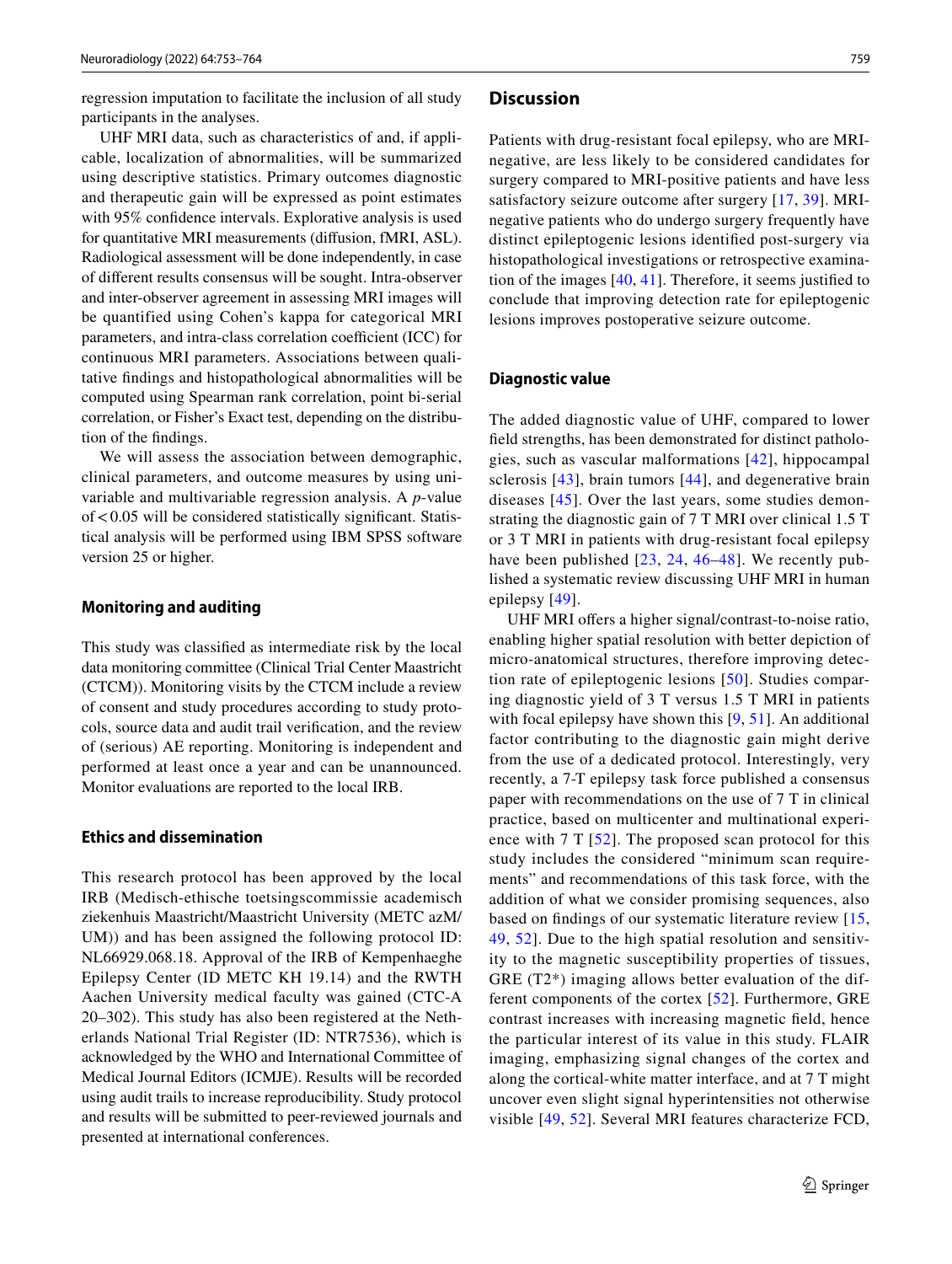but with great variety in conspicuity [[53](#page-10-16)]. Especially in mild malformations of cortical development and FCD type I, changes can be subtle and indistinguishable from signal averaging and partial volume effects [[54\]](#page-10-17). Very high isotropic resolution difusion sequence (close to 1 mm isotropic) achievable in the whole human brain at UHF[\[55\]](#page-10-18) has been shown to be sensitive to the intra-cortical radial and tangential difusion direction [[56](#page-10-19)]. This may enhance detectability of FCD type I, and diferential abnormalities in radial and tangential difusion could help stratifcation into FCD type Ia and type Ib.

Besides structural imaging, growing evidence demonstrates that connectomics, such as functional connectivity, could serve as a marker for pathological functions and networks, especially in a network-disease like epilepsy [[57](#page-10-20)]. Other studies have shown early results that functional connectivity is homotopically correlated with resting-state default-mode networks, visualized by resting-state fMRI [\[58](#page-10-21)]. These imaging techniques can couple functional abnormalities to structural lesions, which has been demonstrated in a study by Gupta et al., where abnormalities in spontaneous blood oxygenation level-dependent fuctuations in the perilesional area of FCDs were found [[59\]](#page-10-22). Another recent study confrmed this interesting new direction [\[60\]](#page-10-23), while functional ASL allows additional measurement of baseline cerebral blood fow [\[61\]](#page-10-24). It has been shown that vascular abnormalities are associated with the underlying dysplastic cortex and even (pre)ictal neurovascular and metabolic coupling surrounding a seizure focus [[32,](#page-9-24) [46,](#page-10-10) [62\]](#page-10-25). Besides further enhancing difusion and susceptibility imaging at UHF, abnormalities in BOLD fMRI has been shown to correlate with epileptic foci, especially FCD [\[59](#page-10-22), [63,](#page-10-26) [64\]](#page-10-27). Inclusion of these "non-structural" sequences in our scan protocol aims at exploring the additional value of these sequences.

The next step to improve diagnostic yield is the use of a structural post-processing technique, voxel-based morphometry, with its own specifc diagnostic properties [\[65,](#page-10-28) [66](#page-11-0)]. The add-on application of 9.4 T MRI in the EpiUltraStudy is intended to provide the next step in examining the possible role of 9.4 T MRI for lesion detection in MRInegative patients with epilepsy. Since previous 7 T studies have shown a  $\pm$  30% increase in detection rate [[23,](#page-9-15) [24,](#page-9-16) [47](#page-10-29)], applying 9.4 T MRI could further improve signal-to-noise by up to a factor of two over  $7 T[67]$  $7 T[67]$ , and should lead to an additional increase in detection rate.

However, improving imaging only by using more modern MRI-equipment might not be sufficient. An "a priori" hypothesis on the probable location of the epileptogenic zone is crucial to zoom in around a predefned ROI in order to increase detection rate of subtle and potential epileptogenic lesions [[11](#page-9-4), [12](#page-9-28)]. This a priori hypothesis can be formulated by application of a variety of non-invasive examinations, for example source localization by pre-surgical MEG-guided 7 T MRI analysis, which results in a clear gain in number of detected abnormalities [\[35](#page-9-27)]. PET, SPECT, and EEG-fMRI are other non-invasive modalities and are applied next to clinical semiology, video-EEG, and neuropsychological tests in the pre-surgical work-up of epilepsy surgery candidates to determine a plausible lateralization and/or localization of the epileptogenic focus. If the results of the aforementioned modalities lead to a robust hypothesis of the seizure-onset zone, a ROI can be defned to be examined using UHF MRI.

#### **Therapeutic value**

The EpiUltraStudy will contribute to improve preoperative counseling of the patient with signifcant and direct benefts for epilepsy surgical candidates. The epileptogenic character of novel detected abnormalities needs to be confrmed in selected cases, after which these patients will be ofered epilepsy surgery. On the one hand, it enables the neurologist and neurosurgeon to inform patients on the possible cause of their epilepsy. On the other hand, inclusion of UHF MRI in preoperative workup will lead to a more targeted operation planning, a higher chance of complete lesionectomy, and potentially a minimally invasive surgical treatment. Altogether, the acquired information will lead to an increased understanding of patho(physio)logy in epilepsy and probably will improve the quality of life of these patients. Especially in children, the achievement of seizure freedom, and consequently tapering of the anti-epileptic drugs, leads to improvements in diferent domains like cognitive function, development, and quality of life [\[68](#page-11-2), [69\]](#page-11-3). Besides, as children pose the largest group for congenital abnormalities leading to epilepsy, it is expected that the largest part of structural abnormalities, detected on UHF MRI, will be found in children and patients with childhood onset of their epilepsy.

#### **Challenges**

Sample size calculation for a study assessing diagnostic gain and improvement of postoperative seizure outcome is not trivial as there is no comparable research based on other modalities (SPECT, PET, etc.). Thus, no power calculation based on prior studies can be performed. Therefore, we took a pragmatic approach with sample size calculation based on observations needed for each variable entered in a regression model. Final study power has to be established.

The main technical challenges for UHF MRI acquisition are inhomogeneities in the main magnetic field  $(B_0)$  and radiofrequency transmit field  $(B_1)$  and their stronger interaction with any implants. The current proposed scan protocol might lead to increased sensitivity to motion artifacts due to longer scanning times in the chosen highest resolution protocols, as the patient has to lie still for a longer period of time. Our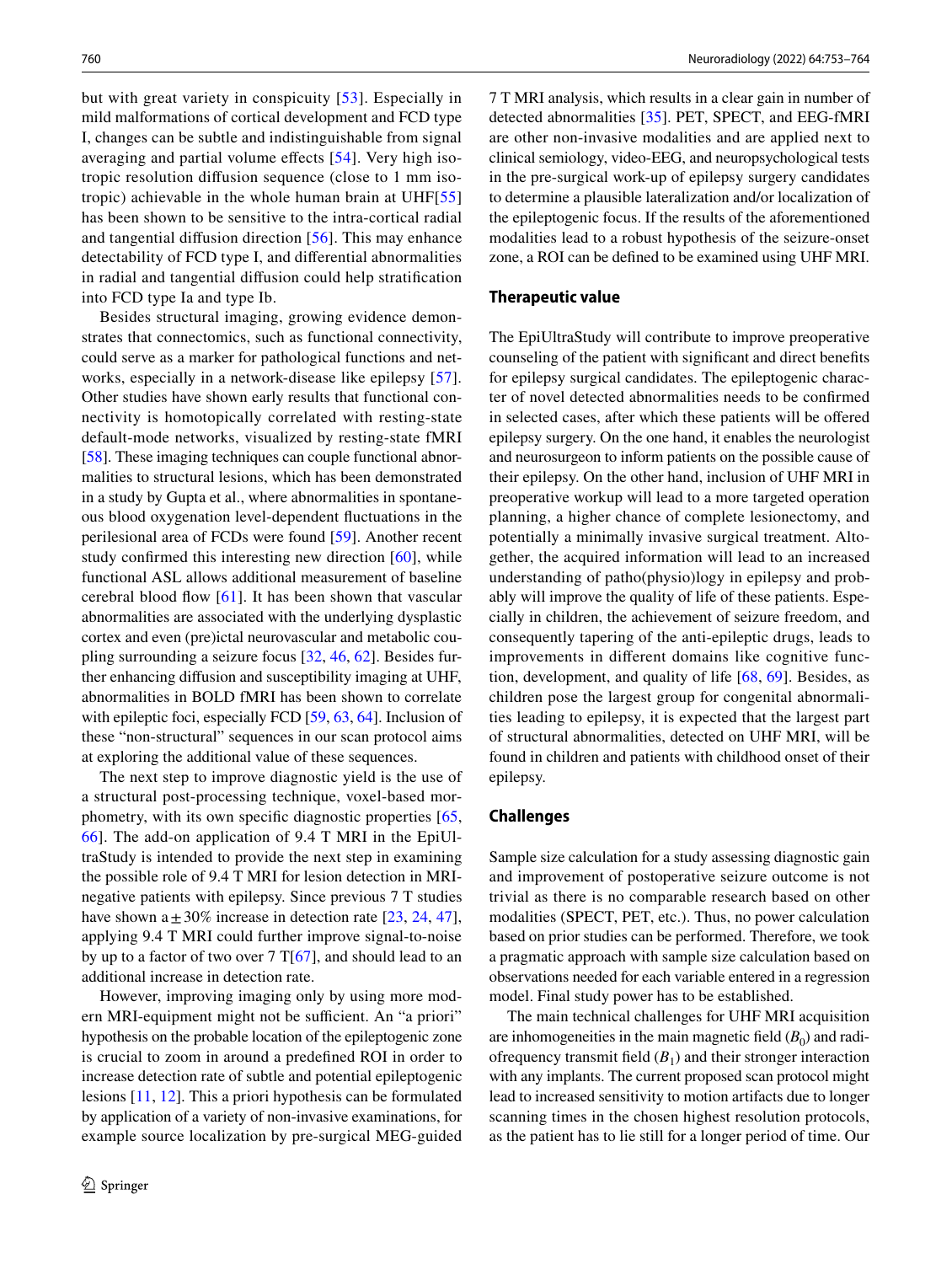total scan time of  $\pm$  70 min is slightly above acquisition times of other 7 T studies, where acquisition time was not an issue [\[23](#page-9-15), [31,](#page-9-23) [35,](#page-9-27) [47](#page-10-29)]. Additionally, clinical 3 T MRI is performed at an earlier stage than UHF MRI in the epilepsy surgery workup. The results of additional examinations possibly lead to novel insights on the ROI, infuencing reviewing of UHF MRI scans. A potential bias may occur because not all patients receive all other non-invasive examinations, but at the clinician's discretion. Furthermore, inexperience in clinical reading/interpretation of 7 T and 9.4 T images can be an issue, as reviewers might experience a reviewing learning curve. Also, UHF might produce artifacts or geometric disturbances not seen on conventional MRI, potentially resulting in detection of non-relevant lesions (false positives). To address this issue, several UHF pilot scans will be performed to gain experience at reviewing UHF MRI. This includes patients with positive 3 T MRI for a small lesion, along with non-epileptic volunteers.

#### **Conclusion**

The ultimate aim of the EpiUltraStudy is to examine the added diagnostic and therapeutic value of UHF MRI for lesion detection in patients with drug-resistant focal epilepsy of suspected origin and negative 3 T MRI. Consequently, we hope to improve surgical outcomes by increasing the detection rate of subtle lesions like FCD or initial stage hippocampal sclerosis in patients with 3 T MRI-negative, drugresistant focal epilepsy and by tailoring the resection into a personalized surgical procedure. Ultimately, UHF MRI imaging could be implemented into standard pre-surgical workup for epilepsy surgery.

The add-on application of 9.4 T MRI is to further investigate the additional beneft of UHF for lesion detection and radiological diagnosis. The EpiUltraStudy is intended to provide the next step in examining the possible role of 9.4 T MRI for lesion detection in 7 T MRI-negative patients with epilepsy. Since previous 7 T studies have shown  $a \pm 30\%$ increase in detection rate [\[23,](#page-9-15) [24,](#page-9-16) [47](#page-10-29)], applying 9.4 T MRI could further improve signal-to-noise by up to a factor of two over 7 T [[67\]](#page-11-1). This should lead to an additional increase in detection rate, and will further increase the likelihood of candidates for epilepsy surgery to become seizure free.

**Acknowledgements** We would like to thank E Steijvers, I Huijbers, secretary epilepsy surgery, multidisciplinary epilepsy working group (AWEC), clinical physicists, and technical management for their input and contribution.

**Author contribution** RHGJvL acted as an executive investigator and contributed to the concept, drafting, design, and revising the protocol, along with grant acquisition. CW contributed as the Scannexus senior developer to the development of the MRI protocol and grant acquisition. AJC acted as a principal investigator, and contributed to the concept and design, critically revising the protocol, and grant acquisition.

WHB contributed to the development of the MRI protocol, revising MRI scans, critically revising the protocol, and grant acquisition. JFAJ contributed to the development of the MRI protocol, critically revising the protocol, and grant acquisition. DU contributed to critically revising the protocol. GSD contributed to critically revising the protocol. AR contributed to the development of the MRI protocol and critically revising the protocol. DI contributed to the development of the MRI protocol and critically revising the protocol. BAP contributed to the development of the MRI protocol and critically revising the protocol. MCH contributed to the development of the MRI protocol, revising MRI scans, and critically revising the protocol. SMJvK was responsible for the statistics of this study and critically revising the protocol. GH contributed to the concept and design of the protocol and critically revising the protocol. KR contributed to the concept and design of the protocol and critically revising the protocol. GLW contributed to neurological considerations and critically revising the protocol. JB contributed to histopathological considerations. DD contributed to the development of the MRI protocol and critically revising the protocol. HC contributed to the development of the MRI protocol and critically revising the protocol. SW contributed to revising MRI scans and critically revising the protocol. SK contributed to neurological considerations and critically revising the protocol. RPWR contributed to neurological considerations and critically revising the protocol. PAMH contributed to the concept and design of the protocol, development of the MRI protocol, revising MRI images, critically revising the protocol, and grant acquisition. OEMGS acted as a principal investigator, and contributed to the concept and design, critically revising the protocol, and grant acquisition.

**Open Access** This article is licensed under a Creative Commons Attribution 4.0 International License, which permits use, sharing, adaptation, distribution and reproduction in any medium or format, as long as you give appropriate credit to the original author(s) and the source, provide a link to the Creative Commons licence, and indicate if changes were made. The images or other third party material in this article are included in the article's Creative Commons licence, unless indicated otherwise in a credit line to the material. If material is not included in the article's Creative Commons licence and your intended use is not permitted by statutory regulation or exceeds the permitted use, you will need to obtain permission directly from the copyright holder. To view a copy of this licence, visit<http://creativecommons.org/licenses/by/4.0/>.

# **References**

- <span id="page-8-0"></span>1. Jobst B, Cascino G (2015) Resective epilepsy surgery for drugresistant focal epilepsy: a review. JAMA 313:285–293. [https://doi.](https://doi.org/10.1001/jama.2014.17426) [org/10.1001/jama.2014.17426](https://doi.org/10.1001/jama.2014.17426)
- <span id="page-8-1"></span>2. Wiebe S, Blume W, Girvin J, Eliasziw M (2001) A randomized, controlled trial of surgery for temporal-lobe epilepsy. N Engl J Med 345:311–318. [https://doi.org/10.1056/NEJM20010802345](https://doi.org/10.1056/NEJM200108023450501) [0501](https://doi.org/10.1056/NEJM200108023450501)
- 3. Engel J, McDermott M, Wiebe S, Langftt J, Stern J, Dewar S, Sperling M, Gardiner I, Erba G, Fried I et al (2012) Early surgical therapy for drug-resistant temporal lobe epilepsy: a randomized trial. JAMA 307:922–930.<https://doi.org/10.1001/jama.2012.220>
- <span id="page-8-2"></span>4. Engel J (2018) The current place of epilepsy surgery. Curr Opin Neurol 31:192–197. [https://doi.org/10.1097/WCO.0000000000](https://doi.org/10.1097/WCO.0000000000000528) [000528](https://doi.org/10.1097/WCO.0000000000000528)
- <span id="page-8-3"></span>5. Daghistani R, Widjaja E (2013) Role of MRI in patient selection for surgical treatment of intractable epilepsy in infancy. Brain Dev 35:697–705.<https://doi.org/10.1016/j.braindev.2013.03.009>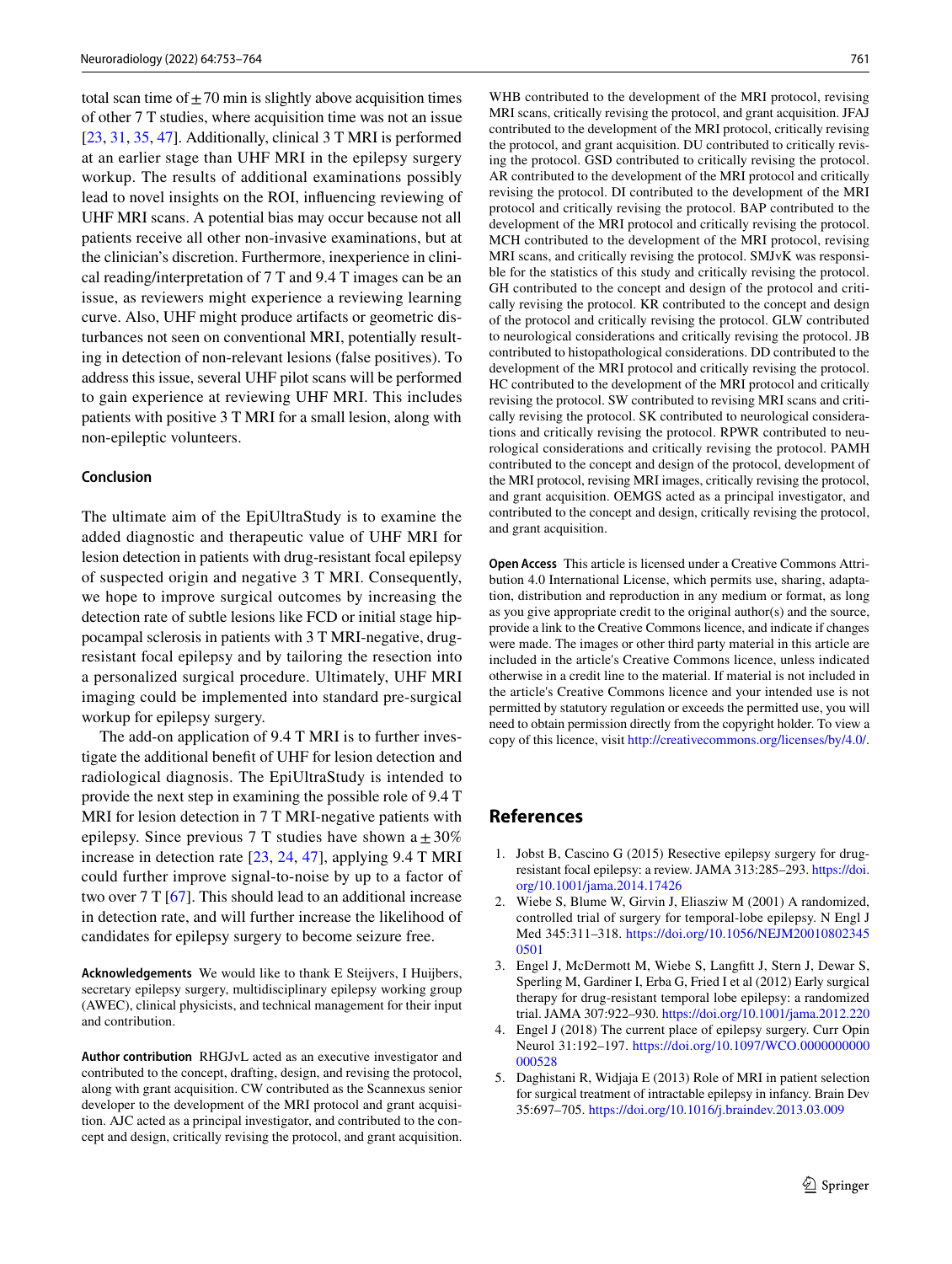- 6. Berkovic S, McIntosh A, Kalnins R, Al E (1995) Preoperative MRI predicts outcome of temporal lobectomy: an actuarial analysis. Neurology 45:1358–1363. [https://doi.org/10.1212/wnl.45.7.](https://doi.org/10.1212/wnl.45.7.1358) [1358](https://doi.org/10.1212/wnl.45.7.1358)
- <span id="page-9-0"></span>7. Téllez-Zenteno J, Hernandez Ronquillo L, Moien-Afshari F, Al E (2010) Surgical outcomes in lesional and non-lesional epilepsy: a systematic review and meta-analysis. Epilepsy Res 89:310–318. <https://doi.org/10.1016/j.eplepsyres.2010.02.007>
- <span id="page-9-1"></span>8. Duncan J, Sander J, Sisodiya S, Walker M (2006) Adult epilepsy. Lancet 367:1087–1100. [https://doi.org/10.1016/S0140-6736\(06\)](https://doi.org/10.1016/S0140-6736(06)68477-8) [68477-8](https://doi.org/10.1016/S0140-6736(06)68477-8)
- <span id="page-9-3"></span>9. Winston G, Micallef C, Kendell B, Bartlett P, Williams E, Burdett J, Duncan J (2013) The value of repeat neuroimaging for epilepsy at a tertiary referral centre; 16 years of experience. Epilepsy Res 105:349–355. <https://doi.org/10.1016/j.eplepsyres.2013.02.022>
- <span id="page-9-2"></span>10. Nguyen D, Sander J, Nguyen D, Lassonde M (2013) Prevalence of nonlesional focal epilepsy in an adult epilepsy clinic. Can J Neurol Sci 40:198–202. [https://doi.org/10.1017/s031716710](https://doi.org/10.1017/s0317167100013731) [0013731](https://doi.org/10.1017/s0317167100013731)
- <span id="page-9-4"></span>11. Moore K, Funke M, Constantino T, Katzman G, Lewine J (2002) Magnetoencephalographically directed review of high-spatialresolution surface-coil MR images improves lesion detection in patients with extratemporal epilepsy. Radiology 225:880–887. <https://doi.org/10.1148/radiol.2253011597>
- <span id="page-9-28"></span>12. Colon AJ, Ossenblok P, Nieuwenhuis L, Stam K, Boon P (2009) Use of routine MEG in the primary diagnostic process of epilepsy. J Clin Neurophysiol 26:326–332. [https://doi.org/10.1097/WNP.](https://doi.org/10.1097/WNP.0b013e3181baabef) [0b013e3181baabef](https://doi.org/10.1097/WNP.0b013e3181baabef)
- <span id="page-9-5"></span>13 Baumgartner C, Koren J, Britto-Arias M, Zoche L, Pirker S (2019) Presurgical epilepsy evaluation and epilepsy surgery. F1000 Res 8:1818.<https://doi.org/10.12688/f1000research.17714.1>
- <span id="page-9-6"></span>14. Bernasconi A, Bernasconi N, Bernghardt B, Al E (2011) Advances in MRI for 'cryptogenic' epilepsies. Nat Rev Neurol 7:99–108. <https://doi.org/10.1038/nrneurol.2010.199>
- <span id="page-9-7"></span>15. Wellmer J, Quesada C, Rothe L, Elger C, Bien C, Urbach H (2013) Proposal for a magnetic resonance imaging protocol for the detection of epileptogenic lesions at early outpatient stages. Epilepsia 54:1977–1987. <https://doi.org/10.1111/epi.12375>
- <span id="page-9-8"></span>16. Bautista JF, Foldvary-Schaefer N, Bingaman WE, Lüders HO (2003) Focal cortical dysplasia and intractable epilepsy in adults: Clinical, EEG, imaging, and surgical features. Epilepsy Res 55:131–136. [https://doi.org/10.1016/S0920-1211\(03\)00118-9](https://doi.org/10.1016/S0920-1211(03)00118-9)
- <span id="page-9-9"></span>17. Wang Z, Alexopoulos A, Jones S, Al E (2013) The pathology of magnetic-resonance-imaging-negative epilepsy. Mod Pathol 26:1051–1058. <https://doi.org/10.1038/modpathol.2013.52>
- <span id="page-9-10"></span>18. Blümcke I, Thom M, Aronica E, Armstrong DD, Vinters HV, Palmini A, Jacques TS, Avanzini G, Barkovich AJ, Battaglia G et al (2011) The clinicopathologic spectrum of focal cortical dysplasias: a consensus classifcation proposed by an ad hoc Task Force of the ILAE Diagnostic Methods Commission. Epilepsia 52:158–174.<https://doi.org/10.1111/j.1528-1167.2010.02777.x>
- <span id="page-9-11"></span>19. Najm IM, Sarnat HB, Blümcke I (2018) Review: The international consensus classifcation of Focal Cortical Dysplasia — a critical update 2018. Neuropathol Appl Neurobiol 44:18–31. [https://doi.](https://doi.org/10.1111/nan.12462) [org/10.1111/nan.12462](https://doi.org/10.1111/nan.12462)
- <span id="page-9-12"></span>20. Blümcke I, Aronica E, Miyata H, Sarnat HB, Thom M, Roessler K, Rydenhag B, Jehi L, Krsek P, Wiebe S et al (2016) International recommendation for a comprehensive neuropathologic workup of epilepsy surgery brain tissue: a consensus Task Force report from the ILAE Commission on Diagnostic Methods. Epilepsia 57:348–358.<https://doi.org/10.1111/epi.13319>
- <span id="page-9-13"></span>21. Lerner JT, Salamon N, Hauptman JS, Al E (2009) Assessment and surgical outcomes for mild type I and severe type II cortical dysplasia: a critical review and the UCLA experience Epilepsia. *Epilepsia* 50:1310–1335. [https://doi.org/10.1111/j.1528-1167.](https://doi.org/10.1111/j.1528-1167.2008.01998.x) [2008.01998.x](https://doi.org/10.1111/j.1528-1167.2008.01998.x)
- <span id="page-9-14"></span>22. Sepúlveda M, Rojas G, Faure E, Pardo C, Las Heras F, Okuma C, Cordovez J, De la Iglesia-Vayá M, Molina-Mateo J, Gálvez M (2020) Visual analysis of automated segmentation in the diagnosis of focal cortical dysplasias with magnetic resonance imaging. Epilepsy Behav 102:106684. [https://doi.org/10.1016/j.yebeh.2019.](https://doi.org/10.1016/j.yebeh.2019.106684) [106684](https://doi.org/10.1016/j.yebeh.2019.106684)
- <span id="page-9-15"></span>23. De Ciantis A, Barba C, Tassi L, Cosottini M, Tosetti M, Costagli M, Bramerio M, Bartolini E, Biagi L, Cossu M et al (2016) 7T MRI in focal epilepsy with unrevealing conventional feld strength imaging. Epilepsia 57:445–454.<https://doi.org/10.1111/epi.13313>
- <span id="page-9-16"></span>24. Veersema TJ, Ferrier CH, van Eijsden P, Gosselaar PH, Aronica E, Visser F, Zwanenburg JM, de Kort GAP, Hendrikse J, Luijten PR et al (2017) Seven tesla MRI improves detection of focal cortical dysplasia in patients with refractory focal epilepsy. Epilepsia Open 2:162–171. <https://doi.org/10.1002/epi4.12041>
- <span id="page-9-17"></span>25. Chan A, Tetzlaff J, Altman D, Al E (2013) SPIRIT 2013 statement: defning standard protocol items for clinical trials. Ann intern Med 158:200–207. [https://doi.org/10.7326/0003-4819-](https://doi.org/10.7326/0003-4819-158-3-201302050-00583) [158-3-201302050-00583](https://doi.org/10.7326/0003-4819-158-3-201302050-00583)
- <span id="page-9-18"></span>26. Spencer D (2014) MRI (minimum recommended imaging) in Epilepsy. Epilepsy Curr 14:261–263. [https://doi.org/10.5698/1535-](https://doi.org/10.5698/1535-7597-14.5.261) [7597-14.5.261](https://doi.org/10.5698/1535-7597-14.5.261)
- <span id="page-9-19"></span>27. Wagner J, Weber B, Urbach H, Elger CE, Huppertz H-J (2011) Morphometric MRI analysis improves detection of focal cortical dysplasia type II. Brain 134:2844–2854. [https://doi.org/10.1093/](https://doi.org/10.1093/brain/awr204) [brain/awr204](https://doi.org/10.1093/brain/awr204)
- <span id="page-9-20"></span>28. Wang Z, Jones S, Jaisani Z, Najm I, Prayson R, Brugess R, Krishnan B, Ristic A, Wong C, Bingaman W et al (2015) Voxelbased morphometric magnetic resonance imaging (MRI) postprocessing in MRI-negative epilepsies. Ann Neurol 77:1060– 1075. <https://doi.org/10.1002/ana.24407>
- <span id="page-9-21"></span>29. Kwan P, Arzimanoglou A, Berg AT, Brodie MJ, Hauser WA, Mathern G, Moshé SL, Perucca E, Wiebe S, French J (2010) Defnition of drug resistant epilepsy: consensus proposal by the ad hoc Task Force of the ILAE Commission on Therapeutic Strategies. Epilepsia 51:1069–1077. [https://doi.org/10.1111/j.1528-1167.](https://doi.org/10.1111/j.1528-1167.2009.02397.x) [2009.02397.x](https://doi.org/10.1111/j.1528-1167.2009.02397.x)
- <span id="page-9-22"></span>30 Haast RAM, Ivanov D, Ijsselstein RJT, Sallevelt SCEH, Jansen JFA, Smeets HJM, de Coo IFM, Formisano E, Uludag K (2018) Anatomic & metabolic brain markers of the m.3243A>G mutation: a multi-parametric 7T MRI study. NeuroImage Clin 2018:231–244.<https://doi.org/10.1016/j.nicl.2018.01.017>
- <span id="page-9-23"></span>31. Bartolini E, Cosottini M, Costagli M, Barba C, Tassi L, Spreafco R, Garbelli R, Biagi L, Buccoliero A, Giordano F et al (2019) Ultra-high-feld targeted imaging of focal cortical dysplasia: the intracortical black line sign in type IIB. Am J Neuroradiol 40:2137–2142.<https://doi.org/10.3174/ajnr.A6298>
- <span id="page-9-24"></span>32. Feldman RE, Marcuse LV, Verma G, Brown SSG, Rus A, Rutland JW, Delman BN, Balchandani P, Fields MC (2020) Seven-tesla susceptibility-weighted analysis of hippocampal venous structures: application to magnetic-resonance–normal focal epilepsy. Epilepsia 00:1–10. <https://doi.org/10.1111/epi.16433>
- <span id="page-9-25"></span>33. Bernasconi A, Cendes F, Theodore WH, Gill RS, Koepp MJ, Hogan RE, Jackson GD, Federico P, Labate A, Vaudano AE et al (2019) Recommendations for the use of structural magnetic resonance imaging in the care of patients with epilepsy: a consensus report from the International League Against Epilepsy Neuroimaging Task Force. Epilepsia 60:1054–1068. [https://doi.org/10.](https://doi.org/10.1111/epi.15612) [1111/epi.15612](https://doi.org/10.1111/epi.15612)
- <span id="page-9-26"></span>34. Fisher RS, Cross JH, D'Souza C, French JA, Haut SR, Higurashi N, Hirsch E, Jansen FE, Lagae L, Moshé SL et al (2017) Instruction manual for the ILAE 2017 operational classifcation of seizure types. Epilepsia 58:531–542. [https://doi.org/10.1111/epi.](https://doi.org/10.1111/epi.13671) [13671](https://doi.org/10.1111/epi.13671)
- <span id="page-9-27"></span>35. Colon AJ, Van Osch MJP, Buijs M, Grond JVD, Hillebrand A, Schijns O, Wagner GJ, Ossenblok P, Hofman P, Buchem MAV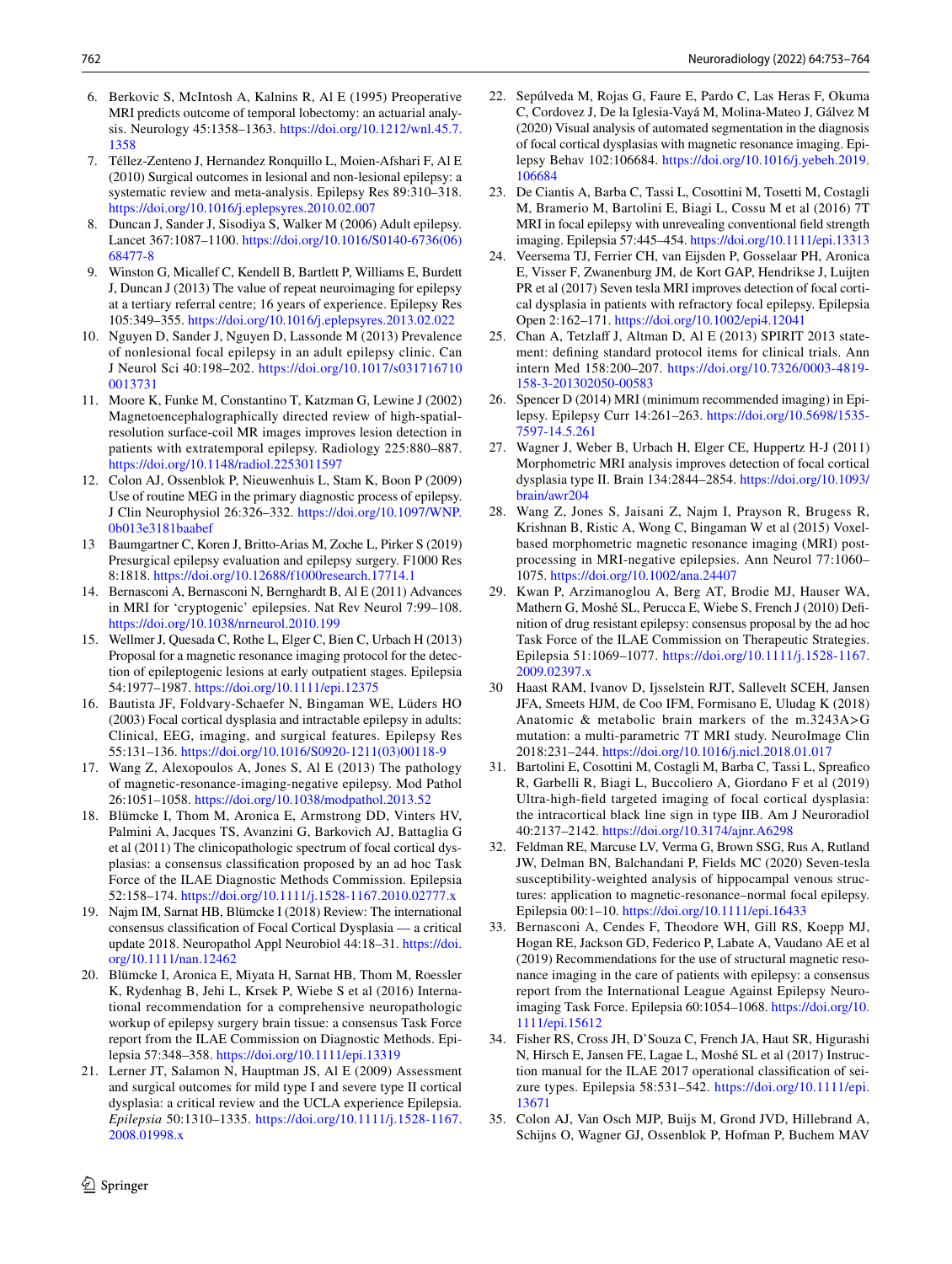et al (2018) MEG-guided analysis of 7T-MRI in patients with epilepsy. Seizure 60:29–38. [https://doi.org/10.1016/j.seizure.2018.](https://doi.org/10.1016/j.seizure.2018.05.019) [05.019](https://doi.org/10.1016/j.seizure.2018.05.019)

- <span id="page-10-0"></span>36. van Osch, MJP, Webb AG (2014) Safety of ultra-high feld MRI: what are the specifc risks? Curr. Radiol. Rep 2. [https://doi.org/](https://doi.org/10.1007/s40134-014-0061-0) [10.1007/s40134-014-0061-0](https://doi.org/10.1007/s40134-014-0061-0)
- <span id="page-10-1"></span>37. Hoff MN, McKinney A IV, Shellock FG, Rassner U, Gilk T, Watson RE, Greenberg TD, Froelich J, Kanal E (2019) Safety considerations of 7-T MRI in clinical practice. Radiology 292:1–10. <https://doi.org/10.1148/radiol.2019182742>
- <span id="page-10-2"></span>38. Hansson B, Markenroth K, Owman T, Nilsson M, Lätt J, Olsrud J, Björkman-Burtscher IM (2020) Subjectively reported efects experienced in an actively shielded 7T MRI: a large-scale study. J magn Reson imaging 52:1265–1276. [https://doi.org/10.1002/](https://doi.org/10.1002/jmri.27139) [jmri.27139](https://doi.org/10.1002/jmri.27139)
- <span id="page-10-3"></span>39. Berg A, Vickrey B, Langftt J, Sperling M, Walczak T, Shinnar S, Bazil C, Pacia S, Spencer S (2003) The multicenter study of epilepsy surgery: recruitment and selection for surgery. Epilepsia 44:1425–1433.<https://doi.org/10.1046/j.1528-1157.2003.24203.x>
- <span id="page-10-4"></span>40. Bien CG, Szinay M, Wagner J, Clusmann H, Becker AJ, Urbach H (2009) Characteristics and surgical outcomes of patients with refractory magnetic resonance imaging-negative epilepsies. Arch Neurol 66:1491–1499. [https://doi.org/10.1001/archneurol.2009.](https://doi.org/10.1001/archneurol.2009.283) [283](https://doi.org/10.1001/archneurol.2009.283)
- <span id="page-10-5"></span>41. Alarcón G, Valentín A, Watt C, Selway R, Lacruz M, Elwez R, Jarosz J, Honavar M, Brunhuber F, Mullatti N et al (2006) Is it worth pursuing surgery for epilepsy in patients with normal neuroimaging? J Neurol Neurosurg Psych 77:474–480. [https://doi.](https://doi.org/10.1136/jnnp.2005.077289) [org/10.1136/jnnp.2005.077289](https://doi.org/10.1136/jnnp.2005.077289)
- <span id="page-10-6"></span>42. Schlamann M, Maderwald S, Becker W, Al E (2010) Cerebral cavernous hemangiomas at 7 Tesla: initial experience. Acad Radiol 17:3–6.<https://doi.org/10.1016/j.acra.2009.10.001>
- <span id="page-10-7"></span>43. Henry T, Chupin M, Lehericy S, Al E (2011) Hippocampal sclerosis in temporal lobe epilepsy: fndings at 7 T1. Radiology 261:199–209. <https://doi.org/10.1148/radiol.11101651>
- <span id="page-10-8"></span>44. Lupo J, Li Y, Hess C, Al E (2011) Advances in ultra-high feld MRI for the clinical management of patients with brain tumors. Curr Opin Neurol 24:605–615. [https://doi.org/10.1097/WCO.](https://doi.org/10.1097/WCO.0b013e32834cd495) [0b013e32834cd495](https://doi.org/10.1097/WCO.0b013e32834cd495)
- <span id="page-10-9"></span>45. Cosottini M, Frosini D, Pesaresi I, Al E (2014) MR imaging of the substantia nigra at 7 T enables diagnosis of Parkinson disease. Radiology 271:831–838.<https://doi.org/10.1148/radiol.14131448>
- <span id="page-10-10"></span>46. Veersema TJ, Van Eijsden P, Gosselaar PH, Hendrikse J, Zwanenburg JJM, Spliet WGM, Aronica E, Braun KPJ, Ferrier CH (2016) 7 Tesla T2\*-weighted MRI as a tool to improve detection of focal cortical dysplasia. Epileptic Disord 18:315–323. [https://doi.org/](https://doi.org/10.1684/epd.2016.0838) [10.1684/epd.2016.0838](https://doi.org/10.1684/epd.2016.0838)
- <span id="page-10-29"></span>47. Feldman RE, Delman BN, Pawha PS, Dyvorne H, Rutland JW, Yoo J, Fields MC, Marcuse LV, Balchandani P (2019) 7T MRI in epilepsy patients with previously normal clinical MRI exams compared against healthy controls. PLoS ONE 14:1–24. [https://](https://doi.org/10.1371/journal.pone.0213642) [doi.org/10.1371/journal.pone.0213642](https://doi.org/10.1371/journal.pone.0213642)
- <span id="page-10-11"></span>48. Wang I, Oh SH, Blümcke I, Coras R, Krishnan B, Kim S, McBride A, Grinenko O, Lin Y, Overmyer M et al (2020) Value of 7T MRI and post-processing in patients with nonlesional 3T MRI undergoing epilepsy presurgical evaluation. Epilepsia 00:1–12. [https://doi.](https://doi.org/10.1111/epi.16682) [org/10.1111/epi.16682](https://doi.org/10.1111/epi.16682)
- <span id="page-10-12"></span>49. van Lanen RHGJ, Colon AJ, Wiggins CJ, Hoeberigs MC, Hoogland G, Roebroeck A, Ivanov D, Poser BA, Rouhl RPW, Hofman PAM et al (2021) Ultra-high feld magnetic resonance imaging in human epilepsy: a systematic review. NeuroImage Clin 30:102602.<https://doi.org/10.1016/j.nicl.2021.102602>
- <span id="page-10-13"></span>50. Balchandani P, Naidich T (2014) Ultra-High-Field MR Neuroimaging. AJNR Am J Neuroradiol 36:1204–1215. [https://doi.org/10.](https://doi.org/10.3174/ajnr.A4180) [3174/ajnr.A4180](https://doi.org/10.3174/ajnr.A4180)
- <span id="page-10-14"></span>51 Nguyen D, Rochette E, Leroux J, Al E (2010) Value of 3.0 T MR imaging in refractory partial epilepsy and negative 1.5 T MRI. Seizure 19:475–478. [https://doi.org/10.1016/j.seizure.2010.07.](https://doi.org/10.1016/j.seizure.2010.07.002) [002](https://doi.org/10.1016/j.seizure.2010.07.002)
- <span id="page-10-15"></span>52. Opheim G, Van der Kolk A, Bloch KM, Colon AJ, Davis KA, Henry TR, Jansen JFA, Jones SE, Pan JW, Rössler K et al (2020) 7T epilepsy task force consensus recommendations on the use of 7T in Clinical Practice. Neurology. [https://doi.org/10.1212/WNL.](https://doi.org/10.1212/WNL.0000000000011413) 000000000011413
- <span id="page-10-16"></span>53. Madan N, Grant PE (2009) New directions in clinical imaging of cortical dysplasias. Epilepsia 50:9–18. [https://doi.org/10.1111/j.](https://doi.org/10.1111/j.1528-1167.2009.02292.x) [1528-1167.2009.02292.x](https://doi.org/10.1111/j.1528-1167.2009.02292.x)
- <span id="page-10-17"></span>54. Krsek P, Maton B, Korman B, Al E (2008) Diferent features of histopathological subtypes of pediatric focal cortical dysplasia. Ann Neurol 63:758–769. <https://doi.org/10.1002/ana.21398>
- <span id="page-10-18"></span>55. Vu A, Auerbach E, Lenglet C, Moeller S, Sotiropoulos S, Jbabdi S, Andersson J, Yacoub E, Ugurbil K (2015) High resolution whole brain difusion imaging at 7T for the Human Connectome Project. Neuroimage 122:318–331. [https://doi.org/10.1016/j.neuro](https://doi.org/10.1016/j.neuroimage.2015.08.004) [image.2015.08.004](https://doi.org/10.1016/j.neuroimage.2015.08.004)
- <span id="page-10-19"></span>56. McNab J, Polimeni J, Wang R, Augustinack J, Fujimoto K, Player A, Janssens T, Farivar R, Folkerth R, Vandufel W et al (2013) Surface based analysis of difusion orientation for identifying architectonic domains in the in vivo human cortex. Neuroimage 69:87–100.<https://doi.org/10.1016/j.neuroimage.2012.11.065>
- <span id="page-10-20"></span>57 Yakushev I, Drzezga A, C, H, (2017) Metabolic connectivity: methods and applications. Curr Opin Neurol 30:677–685. [https://](https://doi.org/10.1097/WCO.0000000000000494) [doi.org/10.1097/WCO.0000000000000494](https://doi.org/10.1097/WCO.0000000000000494)
- <span id="page-10-21"></span>58. Amend M, Ionescu T, Di X, Pichler B, Biswal B, Wehrl H (2019) Functional resting-state brain connectivity is accompanied by dynamic correlations of application-dependent [18F]FDG PETtracer fuctuations. Neuroimage 196:161–172. [https://doi.org/10.](https://doi.org/10.1016/j.neuroimage.2019.04.034) [1016/j.neuroimage.2019.04.034](https://doi.org/10.1016/j.neuroimage.2019.04.034)
- <span id="page-10-22"></span>59. Gupta L, Hofman PAM, Besseling R, Janssen J, Backes W (2018) Abnormal blood oxygen level-dependent fuctuations in focal cortical dysplasia and the perilesional zone: initial fndings. AJNR 39:1310–1315. <https://doi.org/10.3174/ajnr.A5684>
- <span id="page-10-23"></span>60. Canjels LPW, Backes WH, van Veenendaal TM, Vlooswijk MCG, Hofman PAM, Aldenkamp AP, Rouhl RPW, Jansen JFA (2020) Volumetric and functional activity lateralization in healthy subjects and patients with focal epilepsy: initial fndings in a 7T MRI study. J Neuroimaging 30:666–673. [https://doi.org/10.1111/jon.](https://doi.org/10.1111/jon.12739) [12739](https://doi.org/10.1111/jon.12739)
- <span id="page-10-24"></span>61 Ivanov D, Gardumi A, Haast RAM, Pfeufer J, Poser BA, Uludag K (2017) Comparison of 3T and 7T ASL techniques for concurrent functional perfusion and BOLD studies. Neuroimage 156:363–376. <https://doi.org/10.1016/j.neuroimage.2017.05.038>
- <span id="page-10-25"></span>62. Zhao M, Nguyen J, Ma H, Nishimura N, Schafer C, Schwarts T (2011) Preictal and ictal neurovascular and metabolic coupling surrounding a seizure focus. J Neurosci 31:292–300. [https://doi.](https://doi.org/10.1523/JNEUROSCI.2597-11.2011) [org/10.1523/JNEUROSCI.2597-11.2011](https://doi.org/10.1523/JNEUROSCI.2597-11.2011)
- <span id="page-10-26"></span>63. Gupta L, Jansen JFA, Hofman PAM, Besseling R, De Louw A, Aldenkamp AP, Backes WH (2017) Wavelet entropy of BOLD time series: an application to rolandic epilepsy. J magn Reson imaging 46:1728–1737.<https://doi.org/10.1002/jmri.25700>
- <span id="page-10-27"></span>64. Shah P, Bassett DS, Wisse LEM, Detre JA, Stein JM, Yushkevich PA, Shinohara RT, Elliott MA, Das SR, Davis KA (2019) Structural and functional asymmetry of medial temporal subregions in unilateral temporal lobe epilepsy: a 7T MRI study. Hum Brain Mapp 40:2390–2398.<https://doi.org/10.1002/hbm.24530>
- <span id="page-10-28"></span>65. Martin P, Winston G, Bartlett P, De Tisi J, Duncan J, Focke N (2017) Voxel-based magnetic resonance image postprocessing in epilepsy. Epilepsia 58:1653–1664. [https://doi.org/10.1111/epi.](https://doi.org/10.1111/epi.13851) [13851](https://doi.org/10.1111/epi.13851)